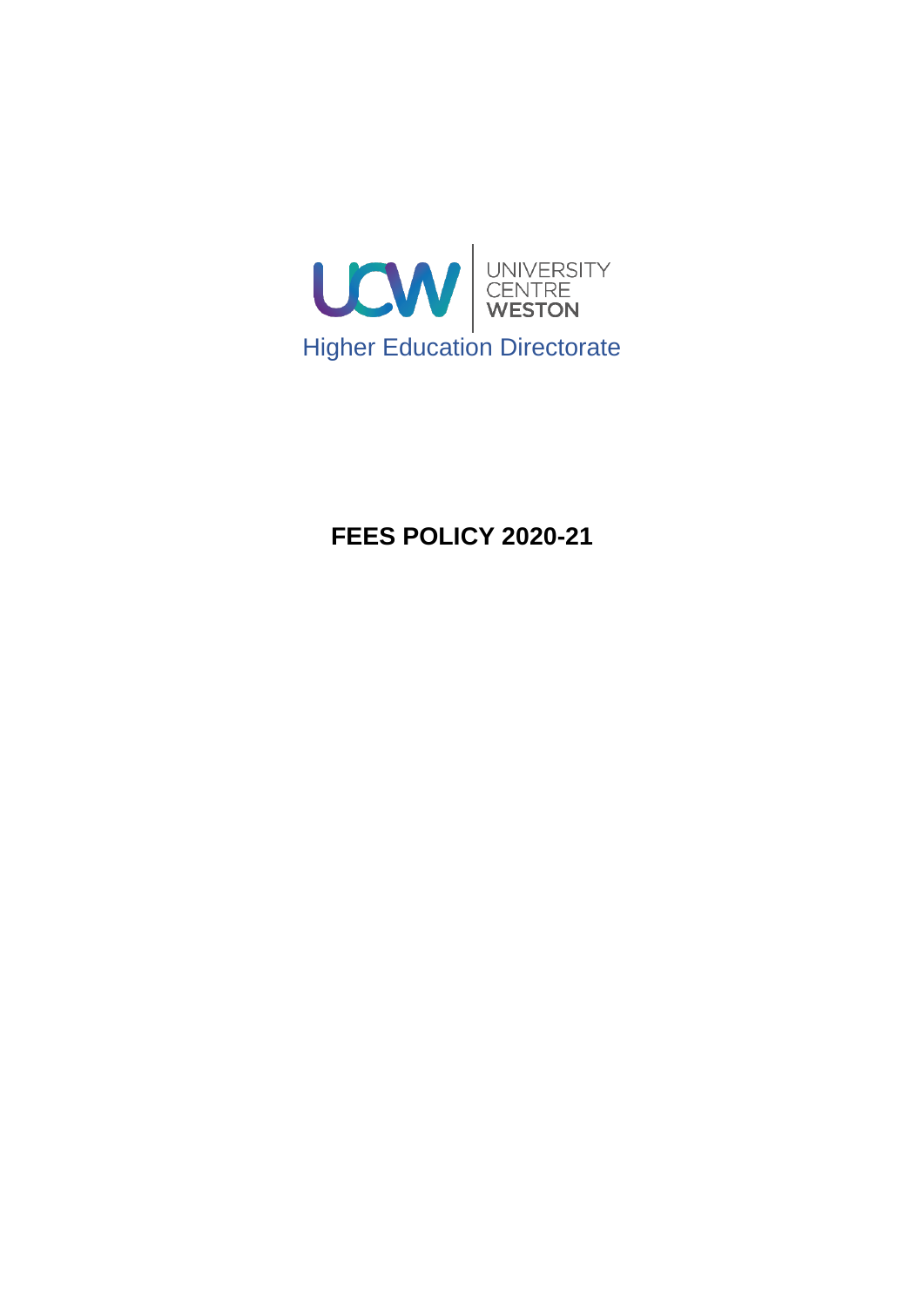

**Change Control**

| <b>Unange Control</b>         |                                   |  |
|-------------------------------|-----------------------------------|--|
| <b>Version:</b>               |                                   |  |
| Date approved by HEBS/HEDMT   | 10th December 2019                |  |
| Date approved by Students:    | 4th November 2019                 |  |
| Date approved by CLB:         | 6 <sup>th</sup> December 2019     |  |
| Date approved by Corporation: | 12 <sup>th</sup> December 2019    |  |
|                               | Ъ                                 |  |
|                               | Chair of Corporation              |  |
| Name of policy holder:        | Vice Principal - Higher Education |  |
| Date issued:                  | 12th December 2019                |  |
| <b>Review date:</b>           | 12 <sup>th</sup> December 2020    |  |

| <b>Version</b> | Type –<br>New/Replacement/Review | <b>Date</b> | <b>History</b> |
|----------------|----------------------------------|-------------|----------------|
|                |                                  |             |                |
|                |                                  |             |                |

This Policy applies to University Centre Weston (UCW) and meets the requirements of the Office for Students (OfS), the Quality Assurance Agency (QAA), and the Revised UK Quality Code. Where required guidance from the Competition and Markets Authority (CMA) and the Office of the Independent Adjudicator (OIA) will be observed.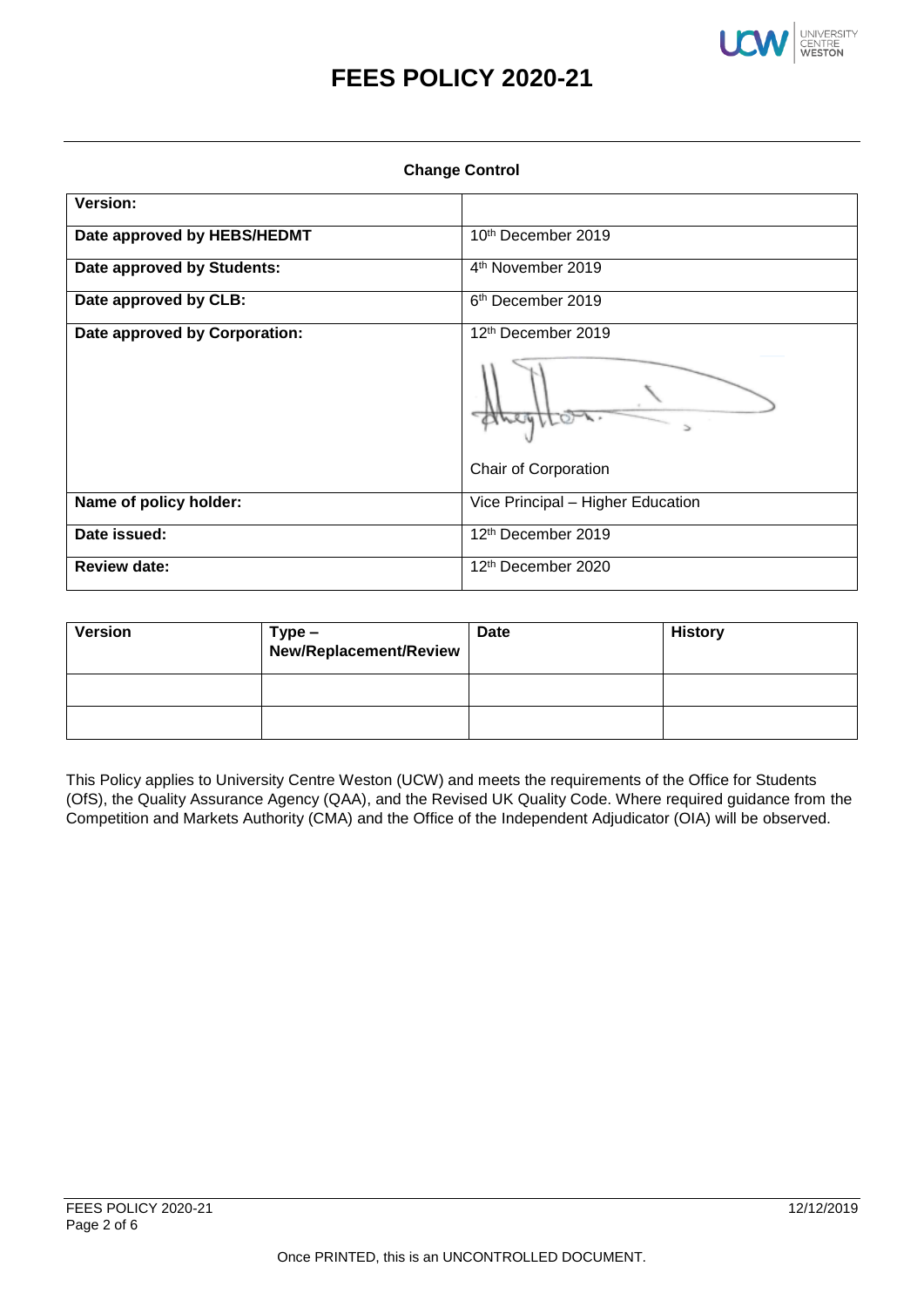

The UCW Fees Policy2020-21 is subject to amendment, in year, due to possible changes in national funding policy or government legislative change; these will be authorised and endorsed by the Principal and Chief Executive and notified to the Corporation Finance Committee for verification. These will be well communicated to any affected students. If necessary, the Policy will be subject to interpretation by the Principal with any outcomes being retained for audit record purposes.

For the 2020-21 academic year students pursuing higher education with University Centre Weston (UCW) will be classed as one of the following:

- 1. Franchised student with one of our Higher Education partners (Bath Spa University or University of West of England, Bristol).
- 2. University Centre Weston student (validated by an awarding organisation).
- 3. Higher or Degree Apprentice.

Franchised students (students not paying their tuition fees to UCW) are subject to the finance regulations of their partner university and will pay fees directly to them (with the exception of part time Bath Spa University courses where tuition fees will be paid direct to UCW).

UCW students are subject to the following financial regulations:

## Tuition Fees

## Full Time

- Tuition fees of £8,250 per annum are payable by all new students studying upon a full time Foundation Degree or Bachelor's Degree.
- Returning students (not studying upon a top-up BA/BSc) will also pay a tuition fee of £8,250 per annum.
- Students entering their third year of study (either enrolling upon a top-up or entering into a third year of a BA/BSc) will continue to pay tuition fees of £7,950. (Students that have changed institution, taken a break that is longer than the summer holiday or changed mode of study are classed as new students and will be subject to the higher fees of £8,250).

#### Part Time Foundation Degrees

- The standard part-time study route for Foundation Degrees is over 3 years. New parttime students on Foundation Degrees are therefore liable for tuition fees of £5,500 per annum whilst returning students will continue to pay £5,300 per annum.
- Returning students on their second year of study will pay £5,500 per annum, while students entering their third year will continue to pay £5,300 per annum.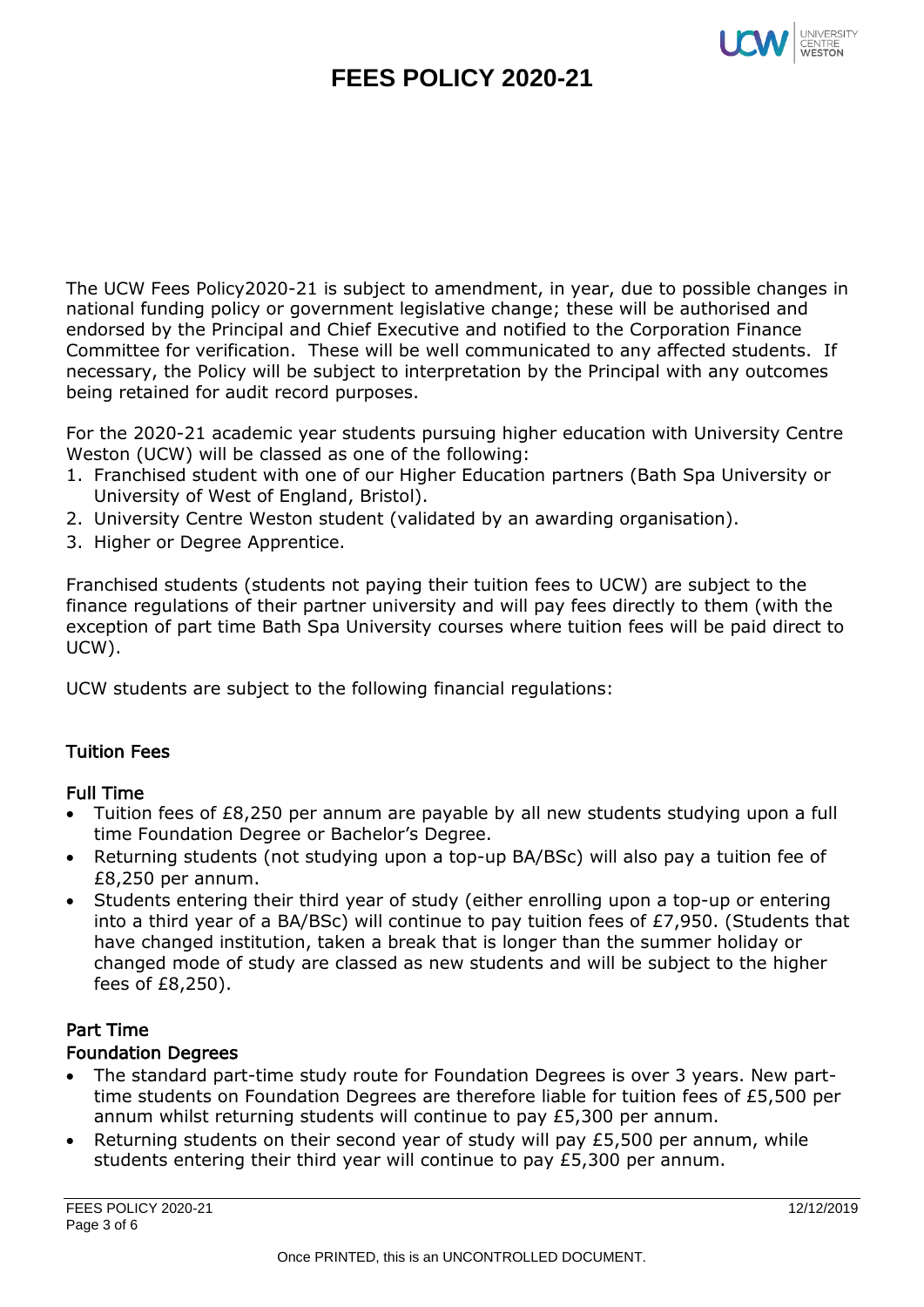

 (Students that have changed institution, taken a break that is longer than the summer holiday or changed mode of study are classed as new students and will be subject to the higher fees of £5,500 per annum).

#### Bachelor Degrees

 The standard part-time study route for full Bachelor Degrees is over 4 years. New parttime students are liable for tuition fees of £6,187.50 per annum.

### Bachelor Top-up Degrees

 The standard part-time study route for Bachelor's top-ups is over 2 years. New parttime students on Bachelor's top-ups are therefore liable for tuition fees of £4,125 per annum although those classed as continuing will be charged £3,975 per annum.

#### HNC/HND's

 Tuition fees of £3,250 per annum are payable by all new students on all part-time Higher National Certificates or Higher National Diplomas.

Students choosing to study on a non-standard part-time route that does not have an already set tuition fee will be liable for fees on a pro rata basis, determined by the number of credits undertaken in the year, according to the appropriate full-time fee for the programme.

#### Degree / Higher Apprentices

Tuition fees for Higher / Degree Apprenticeships are based on the appropriate banding as set out by the Department for Education / ESFA. The tuition fees for Degree and Higher apprentices will be agreed with the employer; and will usually be paid on a monthly basis throughout the duration of the course by the employer. Further information regarding the fees for a higher and degree apprenticeships will be given at the point of application in consultation with the relevant employer. If there is not an agreement in place with the employer regarding payment of fees at the point of enrolment, then the student will be deemed as self-funding and will be required to make arrangements for payment themselves.

## Payments

The majority of students will be able to access Tuition Fee Loans via the Student Loans Company (SLC) – the SLC letter must be provided at the time of enrolment. If the SLC letter is not available at enrolment students will be invoiced –invoices will be cancelled as soon as the SLC letter is provided to UCW. It is the students' responsibility to present this letter to the Higher Education Academic Registry Team (HEART).

Sponsored/self-funding students may opt for one of the following for payment of fees:

- Full payment at enrolment.
- Instalment plan set up through the Weston College Group online shop.
- To be invoiced students can make payments against the invoice throughout the year via the online shop. The invoice amount must be paid by the end of the academic year.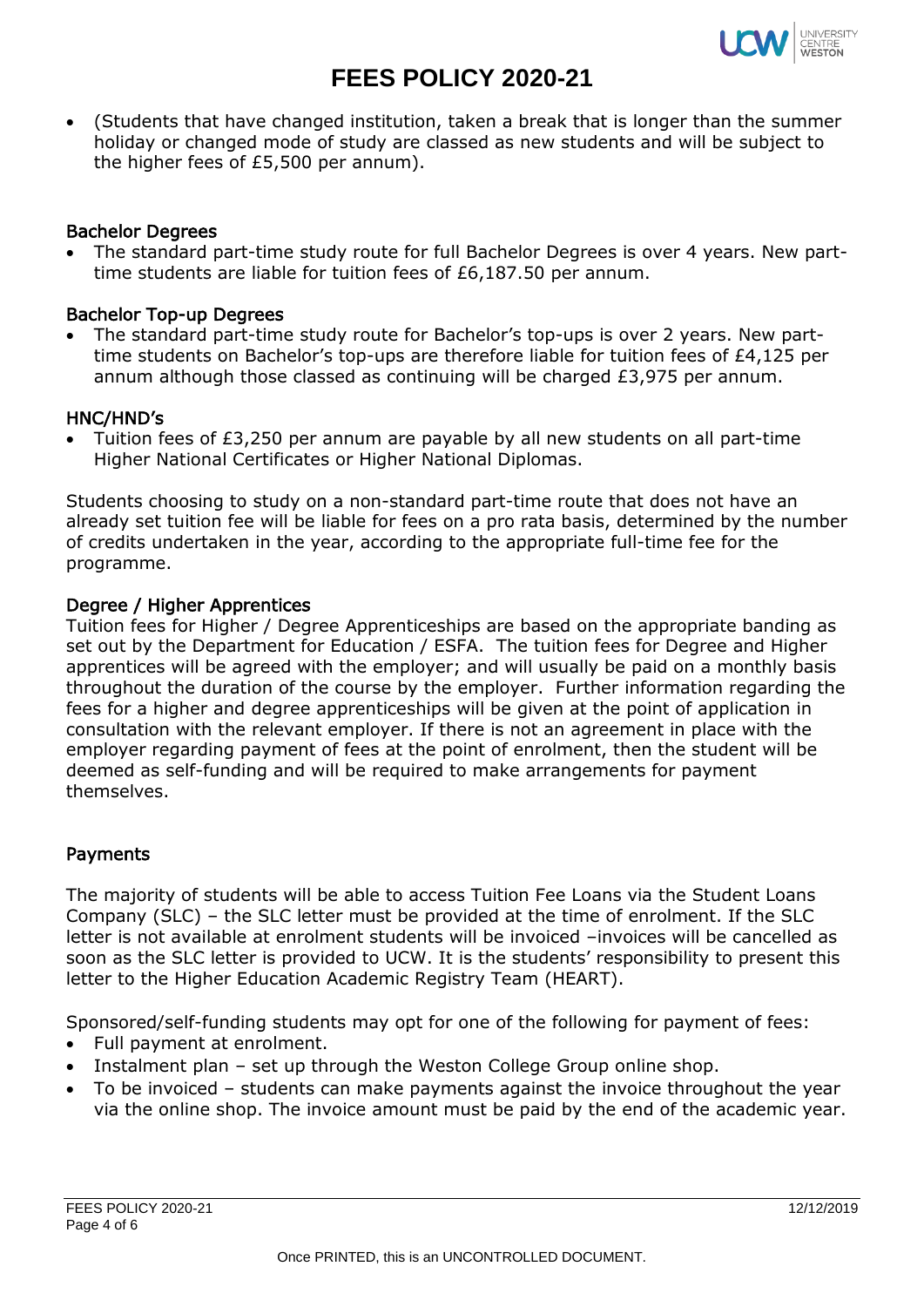

Sponsored students will need to bring in a letter or purchase order from their sponsor confirming that they are paying the fees in order to claim payment. If students do not have an authorising letter then an invoice will be raised in their name.

#### Withdrawals

Students who leave during the academic year will be expected to pay the following tuition fees:

| Withdrawal date:                  | Fee Liability                 |
|-----------------------------------|-------------------------------|
| Less than 2 weeks after enrolment | Nil                           |
| Before the end of the first term  | 25% of the full tuition fees  |
| Before the end of the second term | 50% of the full tuition fees  |
| After the start of the last term  | 100% of the full tuition fees |

If a student withdraws less than two weeks after enrolment then they may be subject to a one-off administration fee of £150.

#### Retake Costs

- 1. Students who have been allowed to trail a module(s) into the next academic year, along with their other scheduled modules, will not be subject to any additional fee liability.
- 2. Students who are retaking the year will be liable to a pro-rata fee based on the size of the module(s) being undertaken.
- 3. Students who are having an additional attempt at a module but who will not be in attendance during the academic year (and those classed as 'exam only') will be subject to an administration fee of £150 per module.

## **Scholarships**

UCW has a number of Scholarships that some students can apply for before the deadline of the 9th October 2020. Eligibility will be assessed on an individual basis and students need to meet certain eligibility criteria; such as level of attendance (above 80%) and paying tuition fees via the Student Loan Company; or through self-funding means. Students that are not paying their fees themselves (sponsored by an employer or a Higher/Degree Apprentice) are not eligible for a Scholarship with UCW.

#### **Bursaries**

Students paying their tuition fees to UCW directly may be eligible for a UCW Bursary. Students that are paying a tuition of £8,250 through a Tuition Fee Loan and have a household income of less than £25,000, will automatically be eligible and will then be assessed by the Student Loans Company, providing they consent to share financial information with UCW on their application. Forty Bursaries of £2,000 will be available (payable across two years of study) and eligibility will be assessed on an individual basis